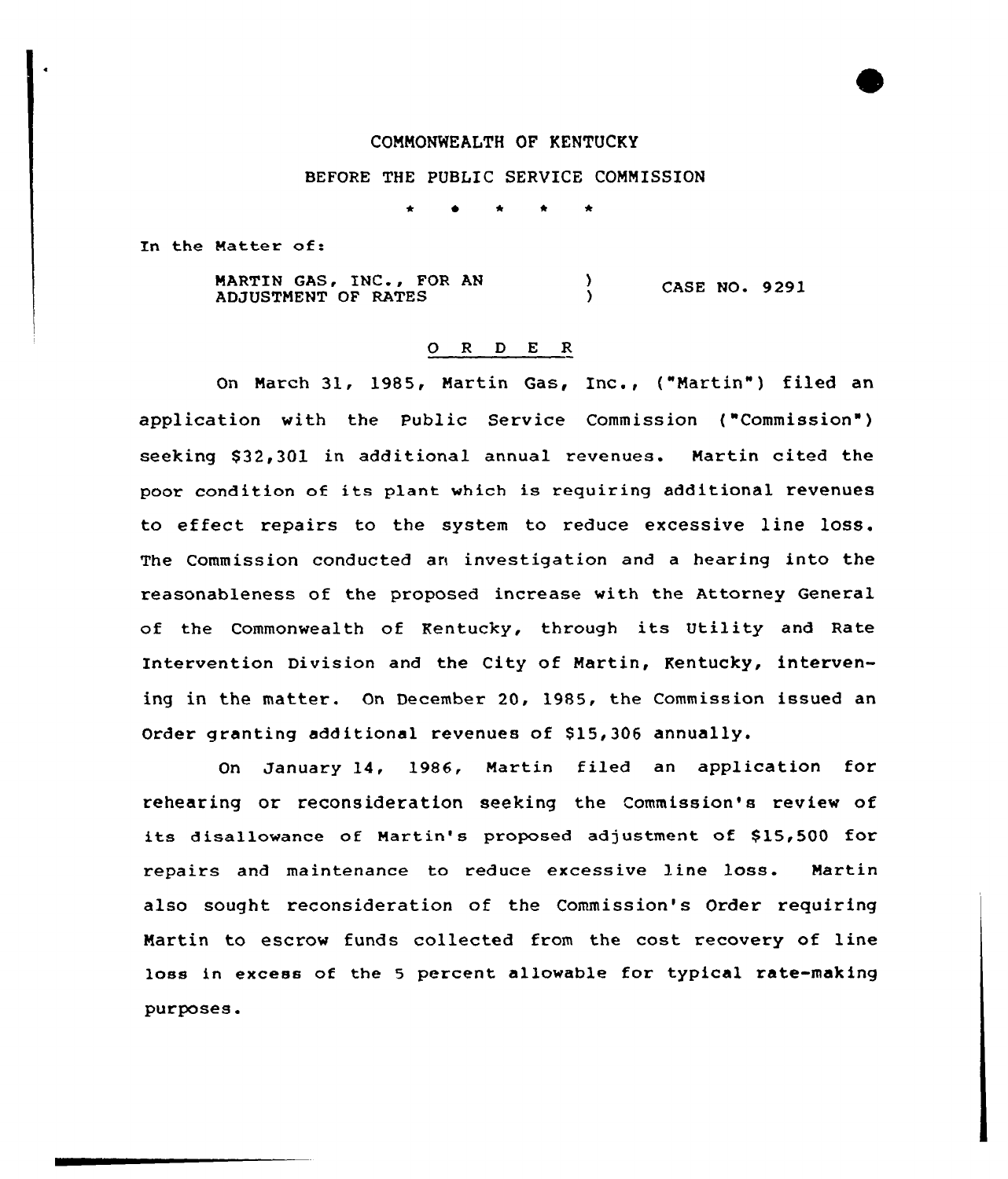The Commission's intent in requiring the funds from excessive line loss cost recovery to be placed in escrow was to provide adequate accountability of these funds. In review, however, it appears that the requirements of <sup>a</sup> monthly report and the crediting of these funds to customers' advances for construction as described by the Commission's Order of December 20, 1985, provides adequate accountability of cost recovery of excessive line loss.

It its Order of December 20, 1985, the Commission denied Martin's proposed adjustment of \$15,500 annually for maintenance and repairs on the basis that the adjustment lacked sufficient detailed support and lacked any cost of service benefit which should result from the 815,500 increase in annual expenditures for repairs and maintenance. In its application Martin cited several places in the evidence of record where it felt that the need for the \$15,500 annual expenditure for repairs and maintenance was adequately documented. Martin further stated, "...Martin's unaccounted-for-gas percentage will be reduced...". It is primarily the unquantified and undocumented benefit arising from the increase in repairs and maintenance which was the basis for the Commission's denial of the 815,500 in additional annual revenues.

Nonetheless, the Commission is aware of the condition of Martin's utility plant in service and is aware that Martin is currently in receivership. Therefore, the Commission is of the opinion that Martin should be granted \$ 15,500 in annual revenues to effect repairs to its system to reduce excessive line loss.

 $-2-$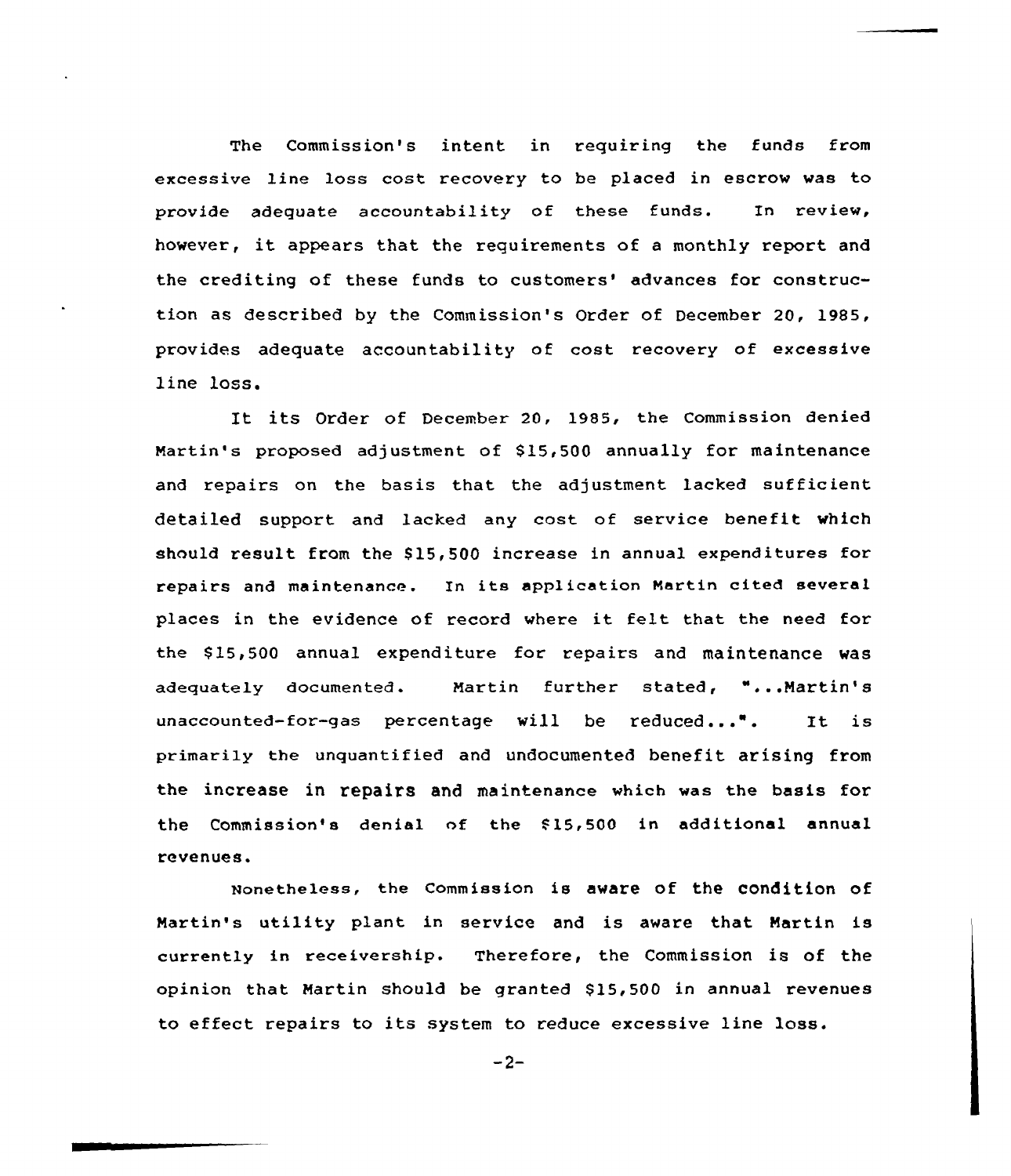However, the Commission is further of the opinion that certain accounting and engineering monitoring is necessary to ensure that the benefits arising from the increase in repairs and maintenance expense will accrue to the ratepayers. The Commission is currently developing specific plans for the use of these proceeds in the system improvements. <sup>A</sup> further Order will follow which will address the exact use of the proceeds.

The Commission is of the opinion that the additional annual revenues of \$15,500 should be billed to each of Martin's customers as a monthly surcharge clearly identified as a temporary surcharge to reduce line loss. The surcharge collected must be deposited in a separate escrow account until such time as plans to reduce excessive line loss are finalized and a further Order is issued. The surcharges collected shall be accounted for in Account 128, Other Special Funds, and these surcharges shall be accounted for as Customer Advances for construction in Account 252 and not as a revenue. The surcharge shall continue for no longer than 12 months from the date of this Order and no monies shall be expended from the escrowed surcharge until authorized by the Commission in the subsequent Order. The Commission is further of the opinion that Martin shall file monthly reports of the amount of surcharge billed, collected and deposited in escrow.

# FINDINGS AND ORDERS

The Commission, after examining the evidence of record, is of the opinion and finds that:

l. <sup>A</sup> hearing in this matter is not necessary.

 $-3-$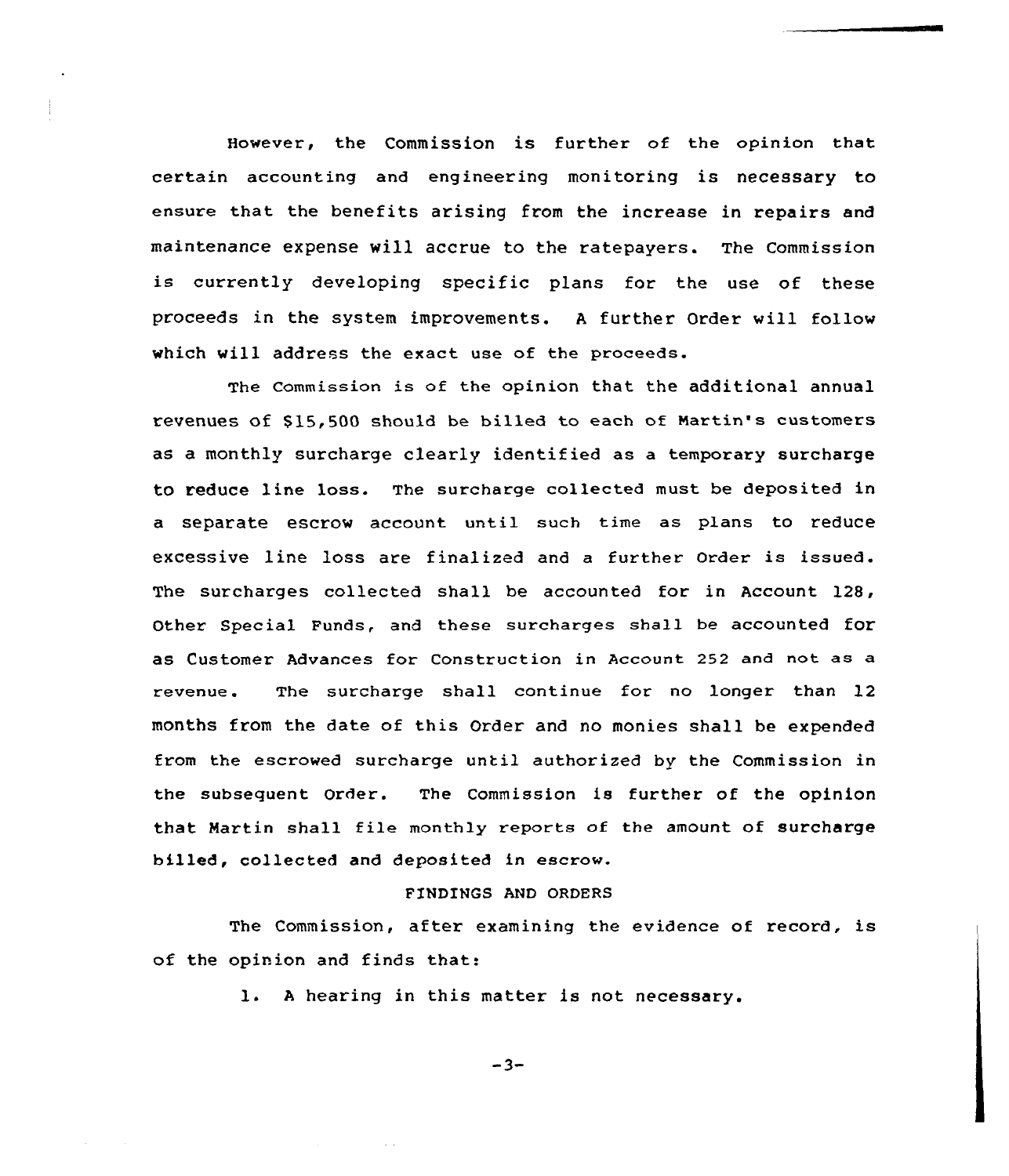2. The requirement of placing funds collected from excessive line loss cost recovery in escrow as stated in the Order entered December 20, 1985, is unnecessary and should be amended.

3. Additional revenue of 815,500 on an annual basis for <sup>a</sup> 1-year period for repairs and maintenance is necessary to reduce excessive line loss.

4. The additional revenues of \$15,500 annually should be billed as a temporary monthly surcharge.

5. The temporary surcharge should be separately identifiable on each customer's monthly bill.

6. The temporary surcharge should continue for no longer than 12 months from the date of this Order.

7. The collections of the temporary surcharge should be deposited in a separate escrow account.

8. The temporary surcharge collected should be accounted for in Account 128, Other Special Funds.

9. Specific engineer ing plans to use the proceeds of the surcharge to reduce excessive line loss will be addressed in a subsequent Order.

10. No expenditure should be made from the funds placed in escrow or Account 128 until authorized by the Commission in a subsequent Order.

ll. Nartin should file monthly reports of the amount of the temporary surcharge billed, collected and deposited in the separate escrow account.

 $-4-$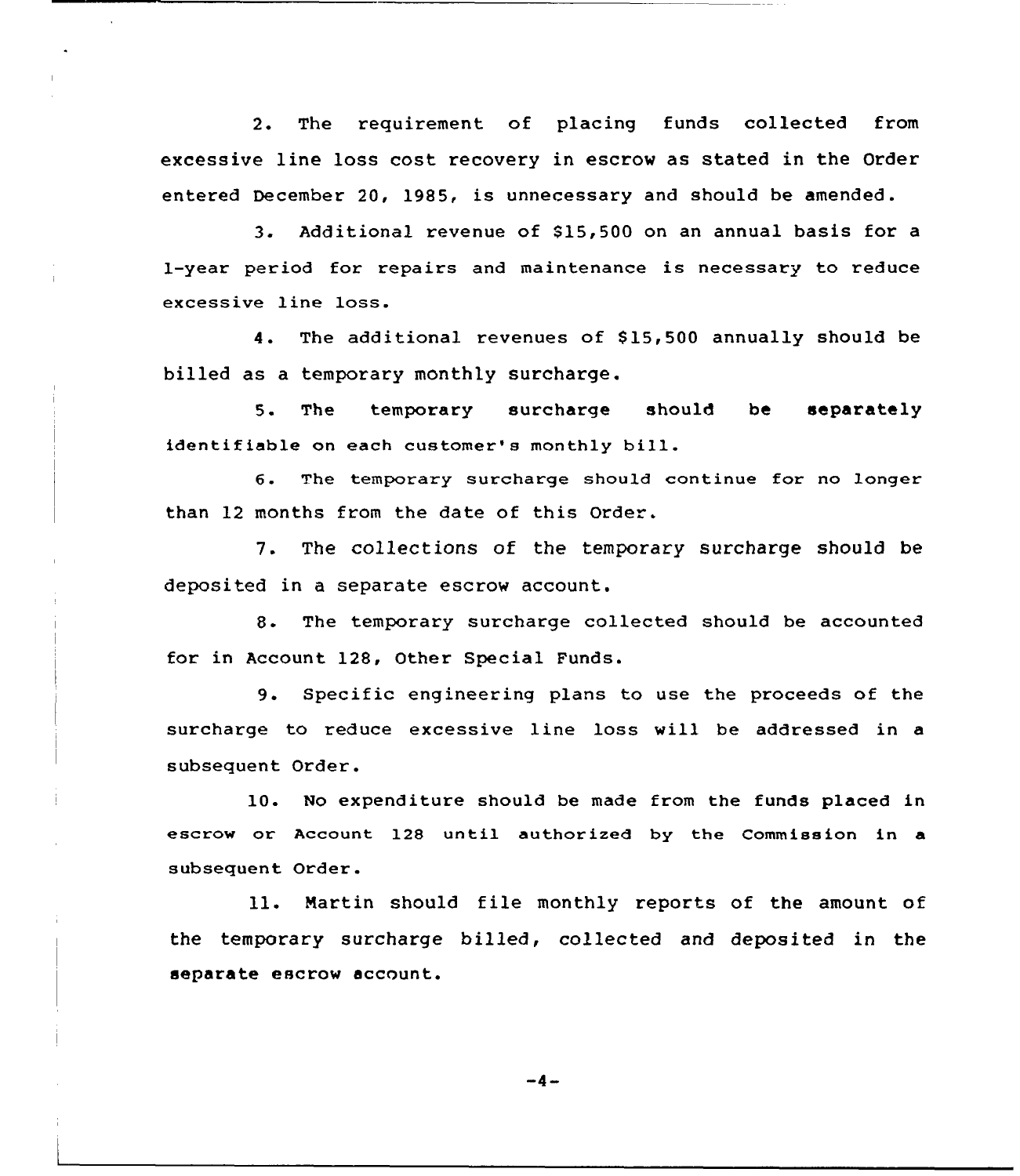12. The temporary surcharge billings should be accounted for as Customer Advances for Construction in Account 252 and not as a revenue item.

13. Martin should file its amended tariff within 30 days of the date of this Order.

IT IS THEREFORE ORDERED that:

1. Martin shall not be required to place monies collected from excessive line loss cost recovery in escrow.

2. Martin shall be granted additional revenues of \$15,500 on an annual basis.

3. The additional revenues of 815,500 annually shall be billed as a temporary monthly surcharge.

4. The temporary surcharge shall be separately identifiable as <sup>a</sup> temporary surcharge on each customer's bill.

5. The temporary surcharge shall continue for no longer than 12 months from the date of this Order.

6. Collections of the temporary surcharge shall be deposited in a separate escrow account.

7. Collections of the temporary surcharge shall be accounted for in Account 128, Other Special Funds.

8. No expenditures shall be made from the funds placed in escrow or Account 128 until authorized by the Commission in a subsequent Order.

9. The temporary surcharge billed shall he accounted for as Customer Mvances for Construction in Account 252 and not as a revenue item.

 $-5-$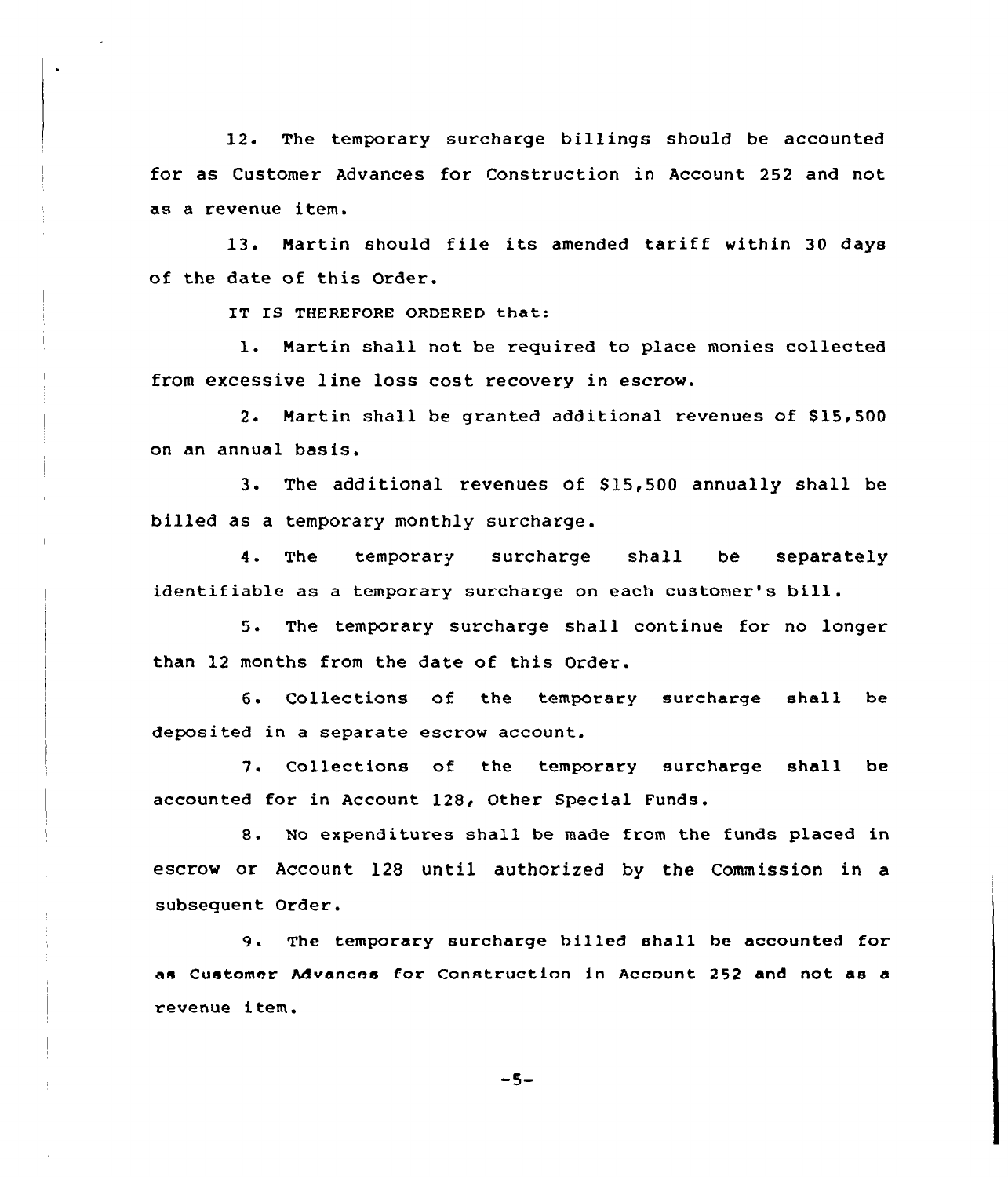10. Martin shall file monthly reports of the amount of the temporary surcharge billed, collected and deposited in the separate escrow account.

ll. All aspects of the Commission's Order of December 20, 1985, not specifically amended, remain in full force and effect.

12. Martin shall file its amended tariff within <sup>30</sup> days of the date of this Order.

> Done at Frankfort, Kentucky, this 31st day of January, 1986. PUBLIC SERVICE COMMISSION

ld. Hensy hairman Vice Chairman

'l Dill  $one$  $r$ 

ATTEST:

**Secretary**